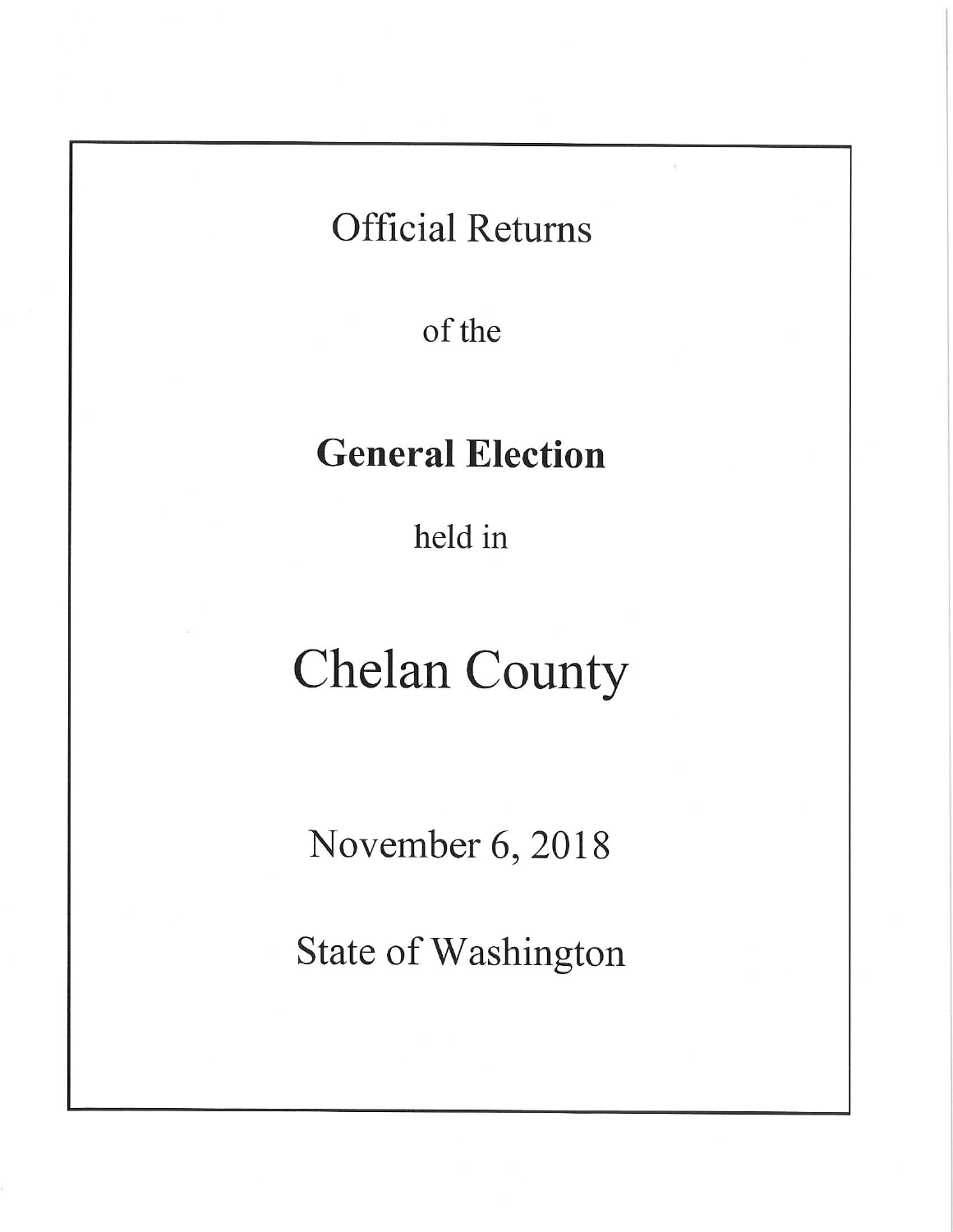# Oath of County Auditor or Supervisor of Elections

STATE OF WASHINGTON

#### **COUNTY OF CHELAN**

Call Trade

I solemnly swear that the returns of the General Election held on November 6, 2018 in Chelan County, State of Washington, have been in no way altered and that they are the same as when they were deposited in my office

| $\cup$ |  |                                        |                                                                          |
|--------|--|----------------------------------------|--------------------------------------------------------------------------|
|        |  |                                        |                                                                          |
|        |  |                                        |                                                                          |
|        |  |                                        |                                                                          |
|        |  |                                        |                                                                          |
|        |  |                                        |                                                                          |
|        |  |                                        | Subscribed and) sworn to the this 27 <sup>th</sup> day of November, 2018 |
|        |  |                                        |                                                                          |
|        |  |                                        |                                                                          |
|        |  | Chajrman, County Legislative Authority |                                                                          |
|        |  |                                        |                                                                          |

#### **Certification of the Canvassing Board**

**STATE OF WASHINGTON** 

) SS.  $\mathcal{E}$ 

) SS.

**COUNTY OF CHELAN** 

The undersigned officers designated by law as constituting the Canvassing Board for the County of Chelan, State of Washington, hereby certify that this is a full, true and correct copy of the Abstract of Votes including the cumulative results, precinct results, and a reconciliation report of votes cast at the General Election held on November 6, 2018, in Chelan County, State of Washington, and that the following are the true and reconciled numbers of voters and votes counted.

Witness our hands and official/seal this 27<sup>th</sup> day of November, 2018 Auditor County County Legislative Authority County Deputy Proseeuting Attorney #18276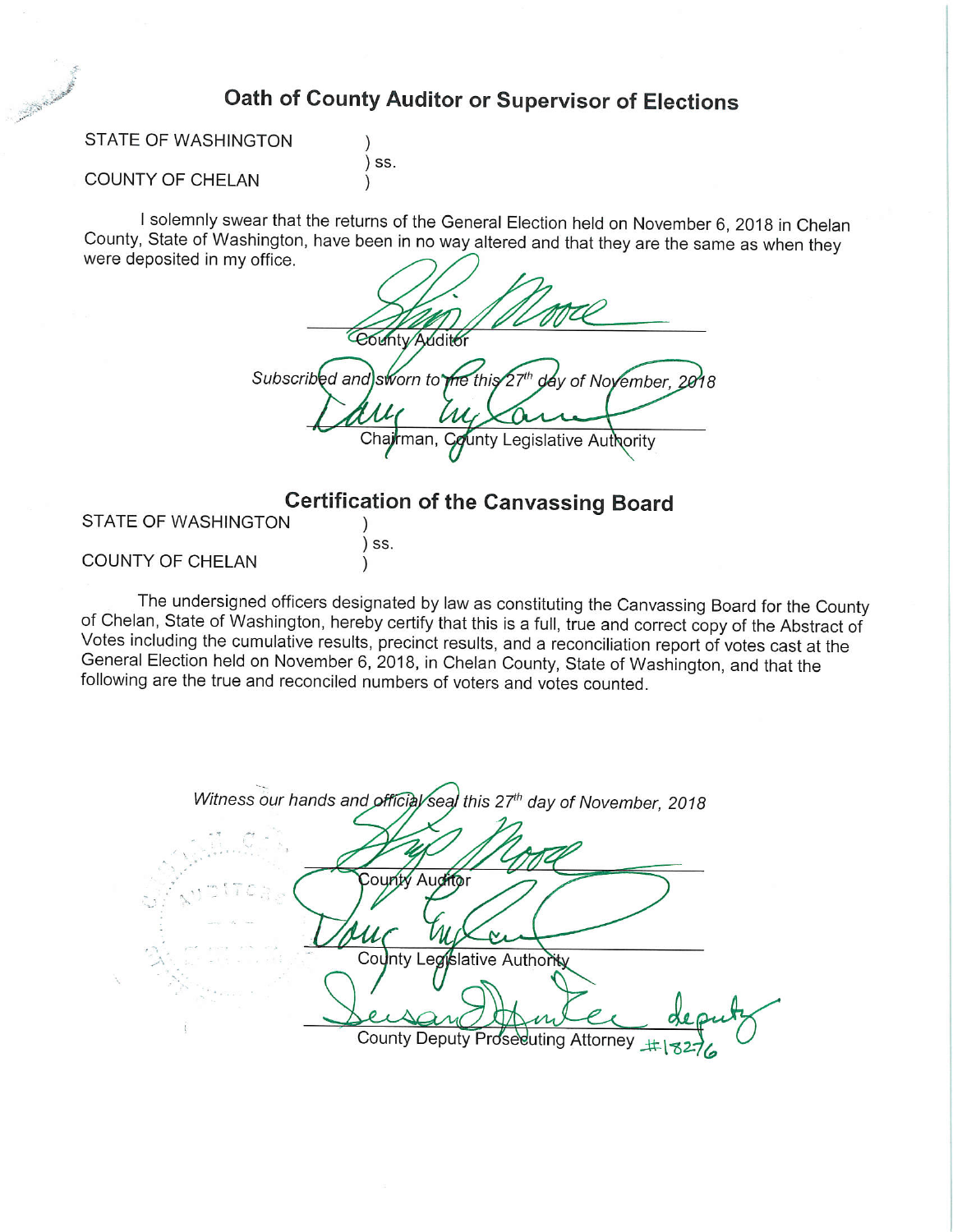# Chelan County Auditor

#### Reconciliation Form

#### General information

Chelan County name November 6, 2018 Election date

#### Registered voters eligible to participate Active registered voters Inactive registered voters

45,039

3,444

 $\Omega$ 

#### Category Reconciliation (detailed accounting of ballots)

|                                                |                                                   |                                                              |                                                  |                                                     | <b>Ballots Not Counted</b> |                                                |  |
|------------------------------------------------|---------------------------------------------------|--------------------------------------------------------------|--------------------------------------------------|-----------------------------------------------------|----------------------------|------------------------------------------------|--|
|                                                | Issued<br>(number of<br>voters issued<br>ballots) | <b>Ballots Received</b><br>(envelopes containing<br>ballots) | <b>Ballots Accepted</b><br>(Counted / Tabulated) | <b>Ballots</b><br>forwarded to<br>other<br>counties | <b>Ballots Rejected</b>    | Discrepancy<br>(If zero, category<br>balances) |  |
| <b>UOCAVA</b>                                  | 381                                               | 171                                                          | 170                                              | N/A                                                 |                            |                                                |  |
| Federal write-in                               | N/A                                               |                                                              |                                                  | N/A                                                 |                            |                                                |  |
| Provisional                                    |                                                   |                                                              | 12                                               | $\Omega$                                            | $\Omega$                   |                                                |  |
| <b>DREs</b>                                    |                                                   |                                                              |                                                  | N/A                                                 | 0                          |                                                |  |
| All voters not reported in<br>above categories | 45,802                                            | 34,198                                                       | 33,914                                           | $\circ$                                             | 284                        |                                                |  |
| <b>Total for all voter categories</b>          | 46,183                                            | 34,383                                                       | 34,098                                           | $\Omega$                                            | 285                        | $\Omega$                                       |  |

 $\overline{0}$ 

#### Summary

Discrepancy

| Reconciliation                                     |          |
|----------------------------------------------------|----------|
| <b>Overall Ballot Reconciliation</b>               |          |
| <b>Ballots Received</b>                            | 34,383   |
| <b>Ballots Accepted</b>                            | 34,098   |
| <b>Ballots Not Counted</b>                         | 285      |
| Discrepancy                                        | $\Omega$ |
| Voters credited to ballots counted                 |          |
| Credited voters in EMS                             | 34,098   |
| Credited envelopes without ballots                 |          |
|                                                    |          |
| Voters not credited in EMS (examples: FWAB or ACP) | $\cap$   |

Category discrepancy explanation

#### Additional Information

| <b>Replacement Ballots</b>                               |                |
|----------------------------------------------------------|----------------|
| Requested                                                | 945            |
| Issued                                                   | 945            |
| Returned                                                 | 826            |
| Counted                                                  | 803            |
| Rejected                                                 | 20             |
| <b>Return method</b>                                     |                |
| Email                                                    | 79             |
| Fax                                                      | $\overline{2}$ |
| Deposited at staffed, unstaffed deposit sites and voting |                |
| centers                                                  | 20,587         |
| Non-UOCAVA returned by Fax or Email                      | $\Omega$       |
| Generation method                                        |                |
| MyBallot                                                 | $\Omega$       |
| Other online programs                                    | 169            |
| PDF originating from county                              | $\Omega$       |
| Non-UOCAVA ballots issued electronically                 | 56             |
| AutoMark <sup>®</sup>                                    |                |

Estimated number of AutoMark® voters

**EMS discrepancy explanation** 

Report prepared by: Stephanie Wilder

Contact number: 509-667-6806

Date: November 27, 2018

Rev 2.41 (08/21/2018)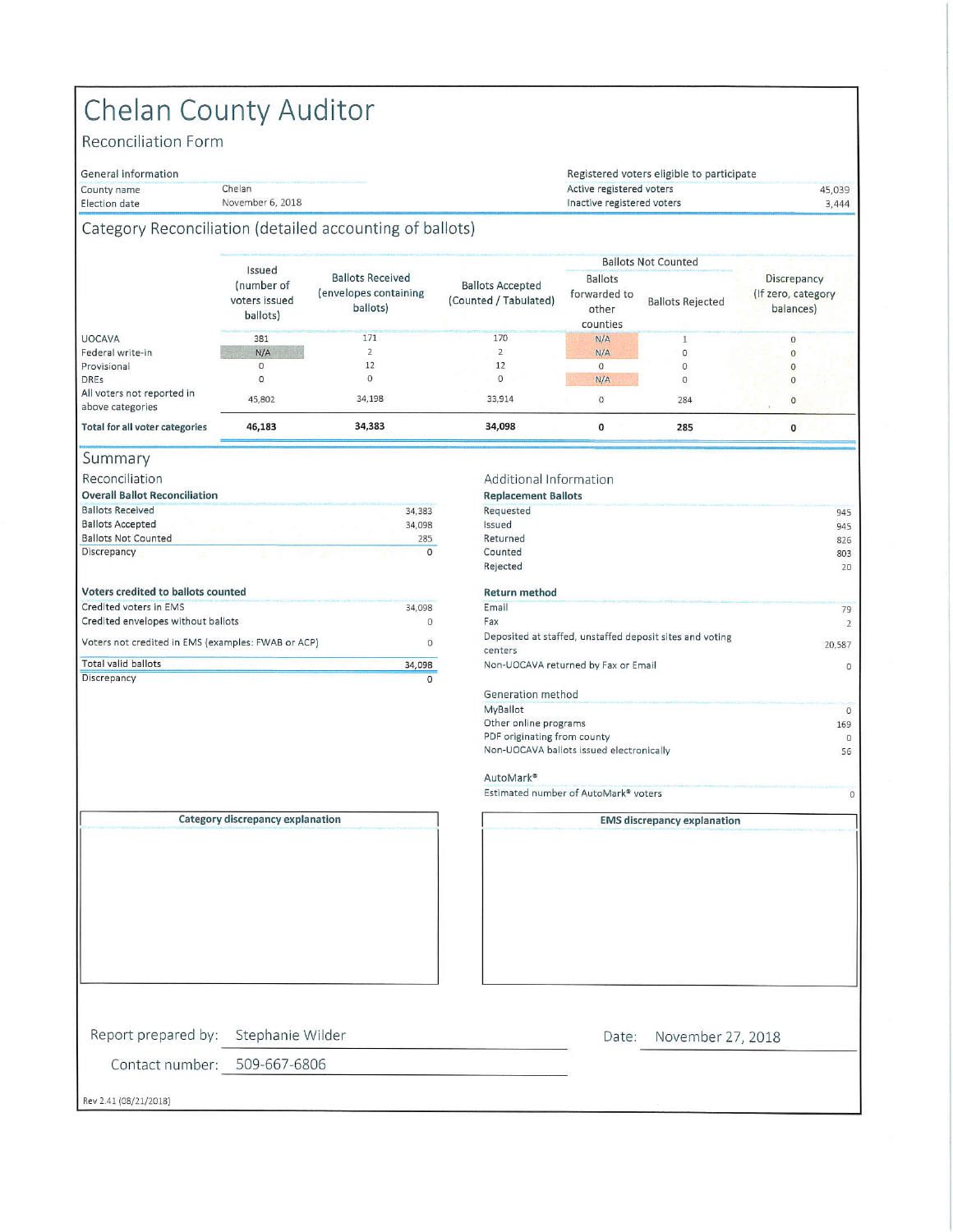| <b>Cumulative Results</b>         |            | <b>Chelan County, Washington</b> | <b>Official results</b>    |  |  |
|-----------------------------------|------------|----------------------------------|----------------------------|--|--|
|                                   |            |                                  | <b>Registered Voters</b>   |  |  |
| November 6, 2018 General Election |            | <b>General Election</b>          | 34098 of 45039 = 75.71 %   |  |  |
| Run Time                          | 10:04 AM   |                                  | <b>Precincts Reporting</b> |  |  |
| Run Date                          | 11/27/2018 | 11/6/2018                        | 0 of $94 = 0.00 %$         |  |  |
|                                   |            | Page 1 of 11                     |                            |  |  |

<u> 1989 - Johann Stoff, fransk politik (</u>

#### **Initiative Measure No. 1631**

| <b>Choice</b><br>Party     |             | <b>Absentee Voting</b> |         | <b>Early Voting</b> |       |             | <b>Election Day</b><br><b>Voting</b> | <b>Total</b> |         |
|----------------------------|-------------|------------------------|---------|---------------------|-------|-------------|--------------------------------------|--------------|---------|
| Yes                        |             | 11048                  | 32.89%  | 0                   | 0.00% | $\mathbf 0$ | 0.00%                                | 11048        | 32.89%  |
| <b>No</b>                  |             | 22538                  | 67.11%  | $\overline{0}$      | 0.00% | $\mathbf 0$ | 0.00%                                | 22538        | 67.11%  |
|                            | Cast Votes: | 33586                  | 100.00% | 0                   | 0.00% | $\mathbf 0$ | $0.00\%$                             | 33586        | 100.00% |
|                            | Undervotes: | 512                    |         | 0                   |       | $\mathbf 0$ |                                      | 512          |         |
|                            | Overvotes:  | 0                      |         | 0                   |       | $\mathbf 0$ |                                      | $\theta$     |         |
| Unresolved write-in votes: |             | 0                      |         | 0                   |       | 0           |                                      | $\mathbf 0$  |         |
|                            |             |                        |         |                     |       |             |                                      |              |         |

#### **Initiative Measure No. 1634**

| <b>Choice</b><br>Party |                            | <b>Absentee Voting</b> |         | <b>Early Voting</b> |          |             | <b>Election Day</b><br><b>Voting</b> |       |                | <b>Total</b> |  |
|------------------------|----------------------------|------------------------|---------|---------------------|----------|-------------|--------------------------------------|-------|----------------|--------------|--|
| Yes                    |                            | 19773                  | 59.21%  | 0                   | $0.00\%$ | 0           |                                      | 0.00% | 19773          | 59.21%       |  |
| <b>No</b>              |                            | 13621                  | 40.79%  | $\mathbf{0}$        | 0.00%    | $\mathbf 0$ |                                      | 0.00% | 13621          | 40.79%       |  |
|                        | Cast Votes:                | 33394                  | 100.00% | $\Omega$            | 0.00%    | $\mathbf 0$ |                                      | 0.00% | 33394          | 100.00%      |  |
|                        | Undervotes:                | 698                    |         | 0                   |          | $\mathbf 0$ |                                      |       | 698            |              |  |
|                        | Overvotes:                 | 6                      |         | $\theta$            |          | $\mathbf 0$ |                                      |       | 6              |              |  |
|                        | Unresolved write-in votes: | $\mathbf 0$            |         | 0                   |          | $\mathbf 0$ |                                      |       | $\overline{0}$ |              |  |

#### **Initiative Measure No. 1639**

| <b>Choice</b><br>Party |                            | <b>Absentee Voting</b> |         |                | <b>Early Voting</b> |  | <b>Election Day</b><br><b>Voting</b> |       |              | <b>Total</b> |  |
|------------------------|----------------------------|------------------------|---------|----------------|---------------------|--|--------------------------------------|-------|--------------|--------------|--|
| Yes                    |                            | 15255                  | 45.21%  | 0              | 0.00%               |  | 0                                    | 0.00% | 15255        | 45.21%       |  |
| <b>No</b>              |                            | 18488                  | 54.79%  | $\overline{0}$ | 0.00%               |  | $\overline{0}$                       | 0.00% | 18488        | 54.79%       |  |
|                        | Cast Votes:                | 33743                  | 100.00% | 0              | 0.00%               |  | 0                                    | 0.00% | 33743        | 100.00%      |  |
|                        | Undervotes:                | 354                    |         | $\mathbf 0$    |                     |  | 0                                    |       | 354          |              |  |
|                        | Overvotes:                 |                        |         | $\Omega$       |                     |  | $\theta$                             |       |              |              |  |
|                        | Unresolved write-in votes: | 0                      |         | $\theta$       |                     |  | $\theta$                             |       | $\mathbf{0}$ |              |  |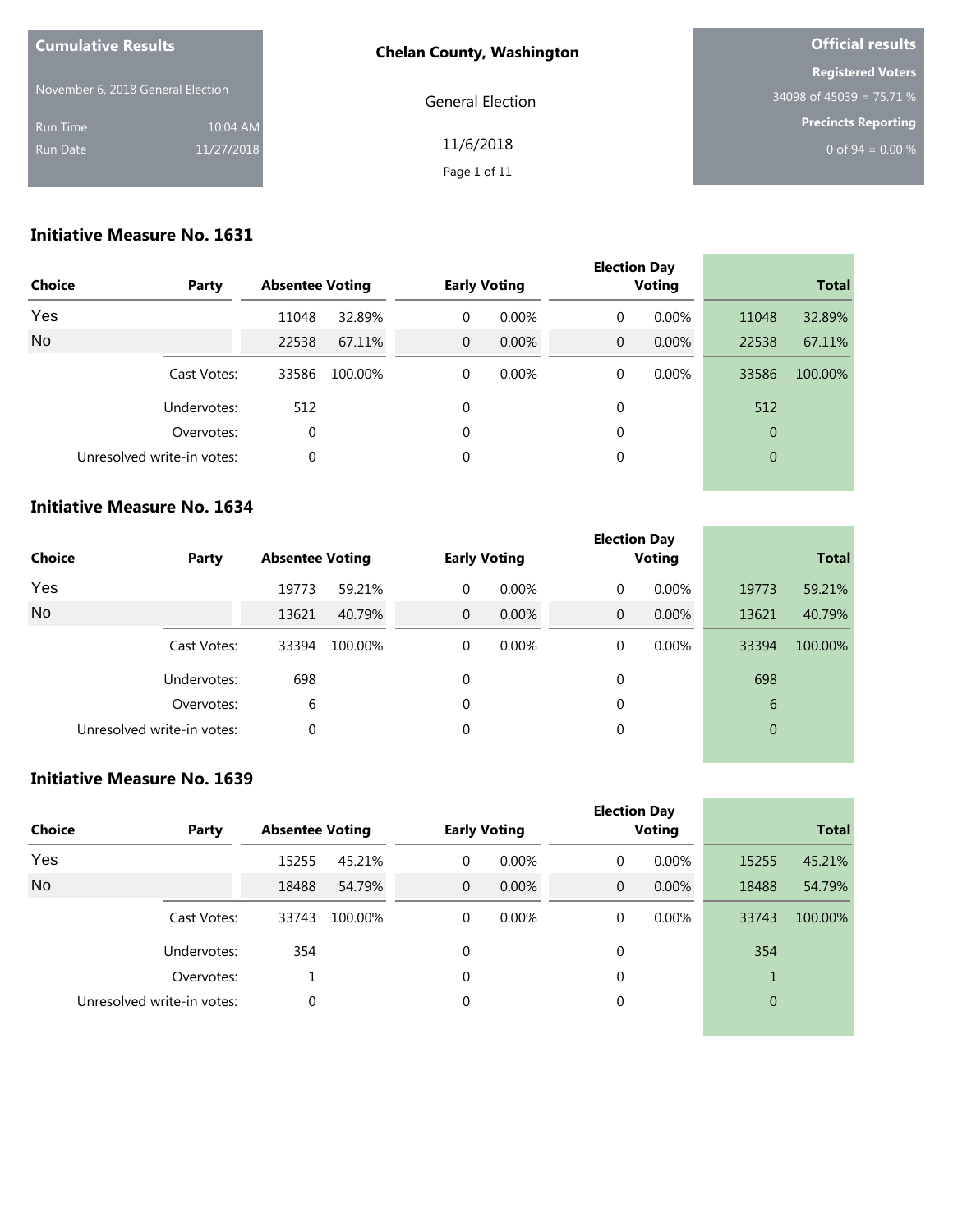| <b>Cumulative Results</b>         |            | <b>Chelan County, Washington</b> | <b>Official results</b>  |  |  |
|-----------------------------------|------------|----------------------------------|--------------------------|--|--|
|                                   |            |                                  | <b>Registered Voters</b> |  |  |
| November 6, 2018 General Election |            | <b>General Election</b>          | 34098 of 45039 = 75.71 % |  |  |
| Run Time                          | 10:04 AM   |                                  | Precincts Reporting      |  |  |
| Run Date                          | 11/27/2018 | 11/6/2018                        | 0 of $94 = 0.00 %$       |  |  |
|                                   |            | Page 2 of 11                     |                          |  |  |

#### **Initiative Measure No. 940**

| <b>Choice</b><br>Party |                            | <b>Absentee Voting</b> |         |              | <b>Early Voting</b> |             | <b>Election Day</b><br><b>Voting</b> | <b>Total</b>   |         |
|------------------------|----------------------------|------------------------|---------|--------------|---------------------|-------------|--------------------------------------|----------------|---------|
|                        |                            |                        |         |              |                     |             |                                      |                |         |
| Yes                    |                            | 16797                  | 50.16%  | 0            | $0.00\%$            | 0           | $0.00\%$                             | 16797          | 50.16%  |
| No                     |                            | 16693                  | 49.84%  | $\mathbf{0}$ | 0.00%               | $\mathbf 0$ | 0.00%                                | 16693          | 49.84%  |
|                        | Cast Votes:                | 33490                  | 100.00% | 0            | $0.00\%$            | 0           | $0.00\%$                             | 33490          | 100.00% |
|                        | Undervotes:                | 607                    |         | $\Omega$     |                     | $\theta$    |                                      | 607            |         |
|                        | Overvotes:                 |                        |         | $\Omega$     |                     | $\theta$    |                                      |                |         |
|                        | Unresolved write-in votes: | 0                      |         | $\mathbf 0$  |                     | $\mathbf 0$ |                                      | $\overline{0}$ |         |

#### **Advisory Vote No. 19 Engrossed Second Substitute Senate Bill 6269**

|                            |             |                        |         |             |                     |             | <b>Election Day</b> |                |         |
|----------------------------|-------------|------------------------|---------|-------------|---------------------|-------------|---------------------|----------------|---------|
| Choice<br>Party            |             | <b>Absentee Voting</b> |         |             | <b>Early Voting</b> |             | <b>Voting</b>       | <b>Total</b>   |         |
| Repealed                   |             | 20276                  | 64.07%  | 0           | $0.00\%$            | 0           | $0.00\%$            | 20276          | 64.07%  |
| Maintained                 |             | 11373                  | 35.93%  | $\mathbf 0$ | $0.00\%$            | $\mathbf 0$ | $0.00\%$            | 11373          | 35.93%  |
|                            | Cast Votes: | 31649                  | 100.00% | 0           | $0.00\%$            | 0           | 0.00%               | 31649          | 100.00% |
|                            | Undervotes: | 2448                   |         | 0           |                     | $\Omega$    |                     | 2448           |         |
|                            | Overvotes:  |                        |         | 0           |                     | 0           |                     |                |         |
| Unresolved write-in votes: |             | 0                      |         | 0           |                     | 0           |                     | $\overline{0}$ |         |

#### **U.S. Senator**

| <b>Choice</b>   | Party                      | <b>Absentee Voting</b> |         | <b>Early Voting</b> |          |                | <b>Election Day</b><br><b>Voting</b> | <b>Total</b> |         |
|-----------------|----------------------------|------------------------|---------|---------------------|----------|----------------|--------------------------------------|--------------|---------|
| Maria Cantwell  |                            | 14787                  | 44.06%  | 0                   | $0.00\%$ | 0              | $0.00\%$                             | 14787        | 44.06%  |
| Susan Hutchison |                            | 18775                  | 55.94%  | $\overline{0}$      | 0.00%    | $\overline{0}$ | 0.00%                                | 18775        | 55.94%  |
|                 | Cast Votes:                | 33562                  | 100.00% | 0                   | $0.00\%$ | 0              | $0.00\%$                             | 33562        | 100.00% |
|                 | Undervotes:                | 485                    |         | 0                   |          | 0              |                                      | 485          |         |
|                 | Overvotes:                 | 3                      |         | $\theta$            |          | 0              |                                      | 3            |         |
|                 | Unresolved write-in votes: | 48                     |         | $\theta$            |          | $\theta$       |                                      | 48           |         |

\_\_\_\_\_\_\_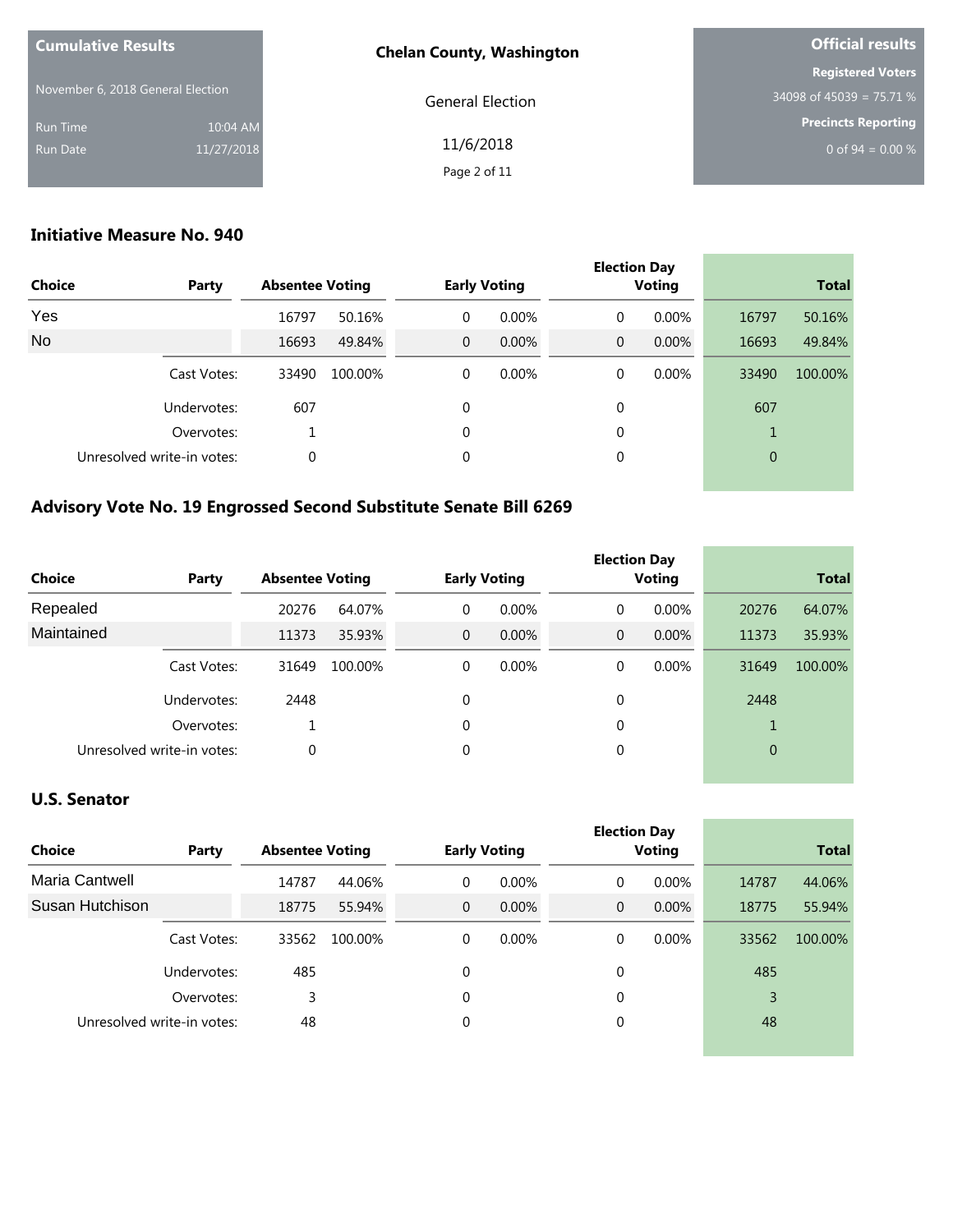| <b>Cumulative Results</b>         |            | <b>Chelan County, Washington</b> | <b>Official results</b>  |
|-----------------------------------|------------|----------------------------------|--------------------------|
|                                   |            |                                  | <b>Registered Voters</b> |
| November 6, 2018 General Election |            | <b>General Election</b>          | 34098 of 45039 = 75.71 % |
| Run Time                          | 10:04 AM   |                                  | Precincts Reporting      |
| Run Date                          | 11/27/2018 | 11/6/2018                        | 0 of $94 = 0.00 %$       |
|                                   |            | Page 3 of 11                     |                          |

## **U.S. Representative**

| <b>Choice</b>              | Party       | <b>Absentee Voting</b> |         |             | <b>Early Voting</b> |             | <b>Election Day</b><br><b>Voting</b> | <b>Total</b> |         |
|----------------------------|-------------|------------------------|---------|-------------|---------------------|-------------|--------------------------------------|--------------|---------|
| Dino Rossi                 |             | 17869                  | 54.53%  | $\mathbf 0$ | $0.00\%$            | 0           | $0.00\%$                             | 17869        | 54.53%  |
| Kim Schrier                |             | 14903                  | 45.47%  | $\mathbf 0$ | 0.00%               | $\mathbf 0$ | 0.00%                                | 14903        | 45.47%  |
|                            | Cast Votes: | 32772                  | 100.00% | 0           | $0.00\%$            | 0           | $0.00\%$                             | 32772        | 100.00% |
|                            | Undervotes: | 1047                   |         | $\mathbf 0$ |                     | $\mathbf 0$ |                                      | 1047         |         |
|                            | Overvotes:  |                        |         | $\mathbf 0$ |                     | $\mathbf 0$ |                                      | 7            |         |
| Unresolved write-in votes: |             | 272                    |         | $\mathbf 0$ |                     | $\mathbf 0$ |                                      | 272          |         |

#### **State Representative Position 1**

| Choice        | Party                      | <b>Absentee Voting</b> |         |                | <b>Early Voting</b> |                | <b>Election Day</b><br><b>Voting</b> |       | <b>Total</b> |
|---------------|----------------------------|------------------------|---------|----------------|---------------------|----------------|--------------------------------------|-------|--------------|
| Keith Goehner |                            | 18403                  | 55.59%  | 0              | $0.00\%$            | 0              | 0.00%                                | 18403 | 55.59%       |
| Ann Diamond   |                            | 14702                  | 44.41%  | $\overline{0}$ | $0.00\%$            | $\overline{0}$ | 0.00%                                | 14702 | 44.41%       |
|               | Cast Votes:                | 33105                  | 100.00% | 0              | $0.00\%$            | 0              | 0.00%                                | 33105 | 100.00%      |
|               | Undervotes:                | 933                    |         | 0              |                     | 0              |                                      | 933   |              |
|               | Overvotes:                 | 3                      |         | $\theta$       |                     | $\mathbf 0$    |                                      | 3     |              |
|               | Unresolved write-in votes: | 57                     |         | 0              |                     | 0              |                                      | 57    |              |

the control of the control of the control of

#### **State Representative Position 2**

| Choice                 | Party                      | <b>Absentee Voting</b> |         |              | <b>Early Voting</b> |                | <b>Election Day</b><br><b>Voting</b> |       | <b>Total</b> |
|------------------------|----------------------------|------------------------|---------|--------------|---------------------|----------------|--------------------------------------|-------|--------------|
| Mike Steele            |                            | 20862                  | 63.29%  | 0            | $0.00\%$            | 0              | 0.00%                                | 20862 | 63.29%       |
| <b>Valerie Sarratt</b> |                            | 12102                  | 36.71%  | $\mathbf{0}$ | 0.00%               | $\overline{0}$ | 0.00%                                | 12102 | 36.71%       |
|                        | Cast Votes:                | 32964                  | 100.00% | 0            | 0.00%               | 0              | 0.00%                                | 32964 | 100.00%      |
|                        | Undervotes:                | 1083                   |         | 0            |                     | 0              |                                      | 1083  |              |
|                        | Overvotes:                 | 3                      |         | $\theta$     |                     | $\theta$       |                                      | 3     |              |
|                        | Unresolved write-in votes: | 48                     |         | $\mathbf 0$  |                     | $\theta$       |                                      | 48    |              |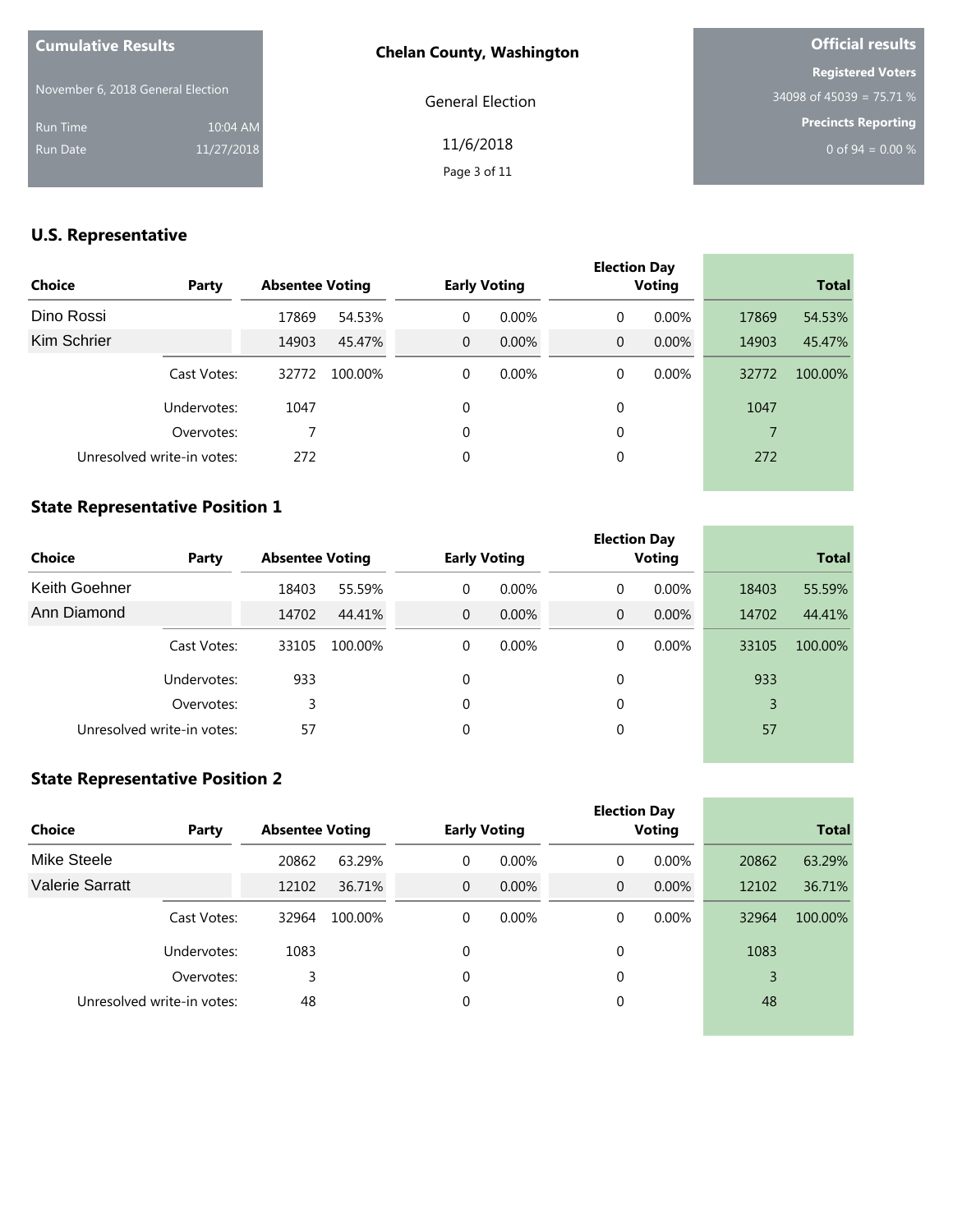| <b>Cumulative Results</b>         |            | <b>Chelan County, Washington</b> | <b>Official results</b>  |
|-----------------------------------|------------|----------------------------------|--------------------------|
|                                   |            |                                  | <b>Registered Voters</b> |
| November 6, 2018 General Election |            | <b>General Election</b>          | 34098 of 45039 = 75.71 % |
| Run Time                          | 10:04 AM   |                                  | Precincts Reporting      |
| Run Date                          | 11/27/2018 | 11/6/2018                        | 0 of $94 = 0.00 %$       |
|                                   |            | Page 4 of 11                     |                          |

 $\sim$ 

i<br>H

#### **Assessor**

| Party                      |       |         |                        |                          |                     | Voting                     |       | <b>Total</b>        |
|----------------------------|-------|---------|------------------------|--------------------------|---------------------|----------------------------|-------|---------------------|
|                            | 19338 | 62.19%  |                        |                          | 0                   | 0.00%                      | 19338 | 62.19%              |
|                            | 11756 | 37.81%  |                        |                          | 0                   | $0.00\%$                   | 11756 | 37.81%              |
| Cast Votes:                | 31094 | 100.00% |                        |                          | 0                   | 0.00%                      | 31094 | 100.00%             |
| Undervotes:                | 2928  |         | 0                      |                          | 0                   |                            | 2928  |                     |
| Overvotes:                 | 18    |         | 0                      |                          | 0                   |                            | 18    |                     |
| Unresolved write-in votes: | 58    |         | 0                      |                          | 0                   |                            | 58    |                     |
|                            |       |         | <b>Absentee Voting</b> | 0<br>$\overline{0}$<br>0 | <b>Early Voting</b> | 0.00%<br>$0.00\%$<br>0.00% |       | <b>Election Day</b> |

#### **Auditor**

| Choice            | Party                      | <b>Absentee Voting</b> |         |          | <b>Early Voting</b> |             | <b>Election Day</b><br><b>Voting</b> |                | <b>Total</b> |
|-------------------|----------------------------|------------------------|---------|----------|---------------------|-------------|--------------------------------------|----------------|--------------|
| <b>Skip Moore</b> |                            | 23585                  | 100.00% | 0        | $0.00\%$            | 0           | $0.00\%$                             | 23585          | 100.00%      |
|                   | Cast Votes:                | 23585                  | 100.00% | 0        | $0.00\%$            | 0           | $0.00\%$                             | 23585          | 100.00%      |
|                   | Undervotes:                | 10001                  |         | $\Omega$ |                     | 0           |                                      | 10001          |              |
|                   | Overvotes:                 | 0                      |         | 0        |                     | $\mathbf 0$ |                                      | $\overline{0}$ |              |
|                   | Unresolved write-in votes: | 512                    |         | 0        |                     | 0           |                                      | 512            |              |

#### **Clerk**

| <b>Choice</b> | Party                      | <b>Absentee Voting</b> |         | <b>Early Voting</b> |          | <b>Election Day</b> | Voting   |                | <b>Total</b> |
|---------------|----------------------------|------------------------|---------|---------------------|----------|---------------------|----------|----------------|--------------|
| Kim Morrison  |                            | 23191                  | 100.00% | 0                   | $0.00\%$ | 0                   | $0.00\%$ | 23191          | 100.00%      |
|               | Cast Votes:                | 23191                  | 100.00% | 0                   | $0.00\%$ | 0                   | $0.00\%$ | 23191          | 100.00%      |
|               | Undervotes:                | 10442                  |         | 0                   |          | 0                   |          | 10442          |              |
|               | Overvotes:                 | 0                      |         | 0                   |          | 0                   |          | $\overline{0}$ |              |
|               | Unresolved write-in votes: | 465                    |         | 0                   |          | 0                   |          | 465            |              |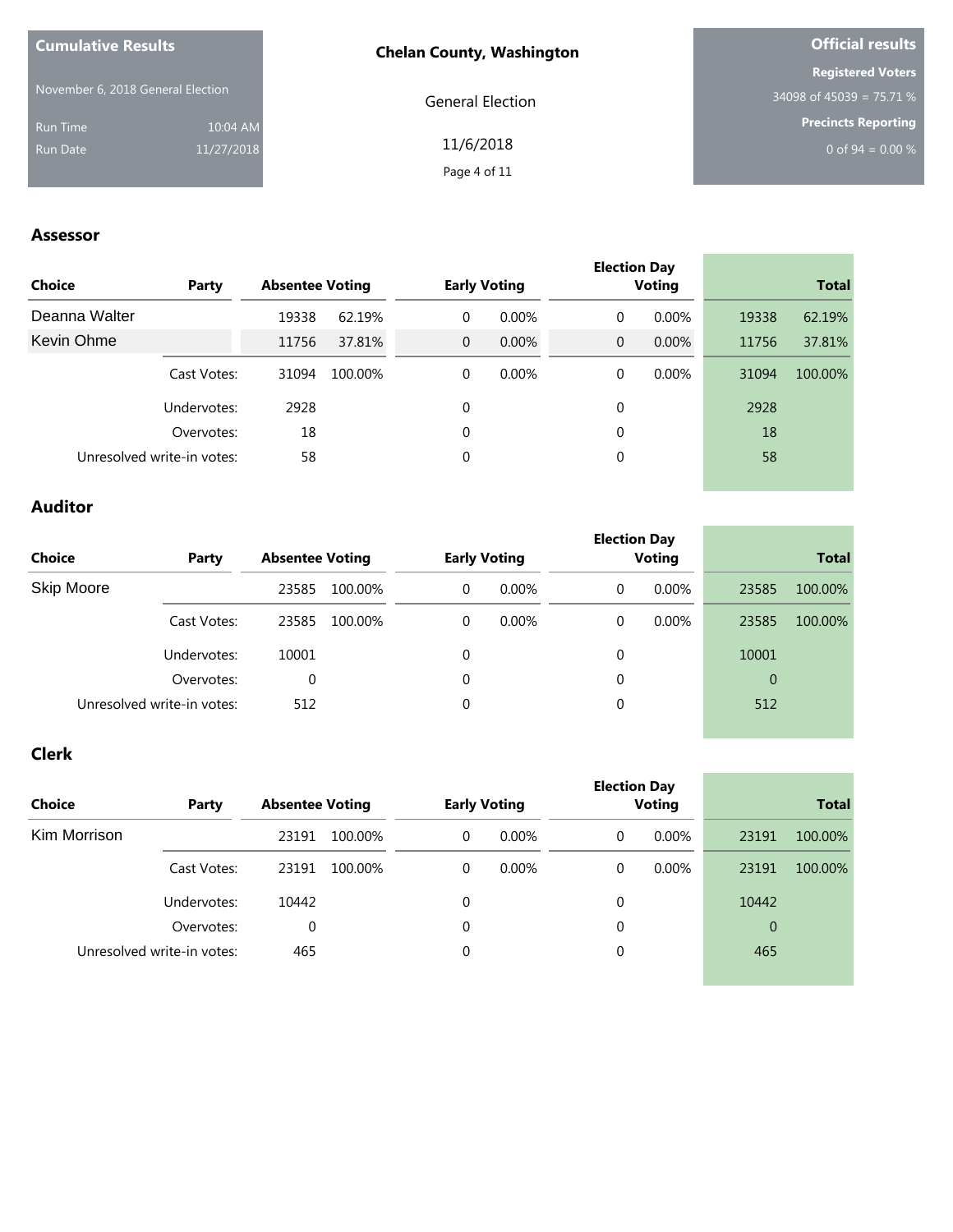| <b>Cumulative Results</b>         |            | <b>Chelan County, Washington</b> | <b>Official results</b>    |
|-----------------------------------|------------|----------------------------------|----------------------------|
|                                   |            |                                  | <b>Registered Voters</b>   |
| November 6, 2018 General Election |            | <b>General Election</b>          | 34098 of 45039 = 75.71 %   |
| Run Time                          | 10:04 AM   |                                  | <b>Precincts Reporting</b> |
| Run Date                          | 11/27/2018 | 11/6/2018                        | 0 of $94 = 0.00 %$         |
|                                   |            | Page 5 of 11                     |                            |

#### **Commissioner District 2**

| <b>Choice</b>              | Party       | <b>Absentee Voting</b> |         |                | <b>Early Voting</b> |                | <b>Election Day</b><br><b>Voting</b> |       | <b>Total</b> |
|----------------------------|-------------|------------------------|---------|----------------|---------------------|----------------|--------------------------------------|-------|--------------|
| Shon D. Smith              |             | 15629                  | 49.20%  | 0              | $0.00\%$            | 0              | $0.00\%$                             | 15629 | 49.20%       |
| <b>Bob Bugert</b>          |             | 16139                  | 50.80%  | $\overline{0}$ | 0.00%               | $\overline{0}$ | 0.00%                                | 16139 | 50.80%       |
|                            | Cast Votes: | 31768                  | 100.00% | 0              | $0.00\%$            | 0              | $0.00\%$                             | 31768 | 100.00%      |
|                            | Undervotes: | 2276                   |         | 0              |                     | $\mathbf 0$    |                                      | 2276  |              |
|                            | Overvotes:  | 5                      |         | 0              |                     | 0              |                                      | 5     |              |
| Unresolved write-in votes: |             | 49                     |         | 0              |                     | 0              |                                      | 49    |              |

#### **Coroner**

| <b>Choice</b>   | Party                      | <b>Absentee Voting</b> |         |          | <b>Early Voting</b> | <b>Election Day</b> | <b>Voting</b> |                | <b>Total</b> |
|-----------------|----------------------------|------------------------|---------|----------|---------------------|---------------------|---------------|----------------|--------------|
| Wayne E. Harris |                            | 23027                  | 100.00% | $\Omega$ | $0.00\%$            | 0                   | $0.00\%$      | 23027          | 100.00%      |
|                 | Cast Votes:                | 23027                  | 100.00% | 0        | $0.00\%$            | 0                   | $0.00\%$      | 23027          | 100.00%      |
|                 | Undervotes:                | 10645                  |         | 0        |                     | $\Omega$            |               | 10645          |              |
|                 | Overvotes:                 | 0                      |         | 0        |                     | 0                   |               | $\overline{0}$ |              |
|                 | Unresolved write-in votes: | 426                    |         | 0        |                     | $\mathbf 0$         |               | 426            |              |

a.

and the control of the control of the control of

## **Prosecuting Attorney**

| <b>Choice</b>   | Party                      | <b>Absentee Voting</b> |         | <b>Early Voting</b> |          |   | <b>Election Day</b><br>Voting | <b>Total</b> |         |
|-----------------|----------------------------|------------------------|---------|---------------------|----------|---|-------------------------------|--------------|---------|
| Douglas J. Shae |                            | 22502                  | 100.00% | 0                   | $0.00\%$ | 0 | $0.00\%$                      | 22502        | 100.00% |
|                 | Cast Votes:                | 22502                  | 100.00% | 0                   | 0.00%    | 0 | $0.00\%$                      | 22502        | 100.00% |
|                 | Undervotes:                | 11105                  |         | 0                   |          | 0 |                               | 11105        |         |
|                 | Overvotes:                 |                        |         | 0                   |          | 0 |                               |              |         |
|                 | Unresolved write-in votes: | 490                    |         | 0                   |          | 0 |                               | 490          |         |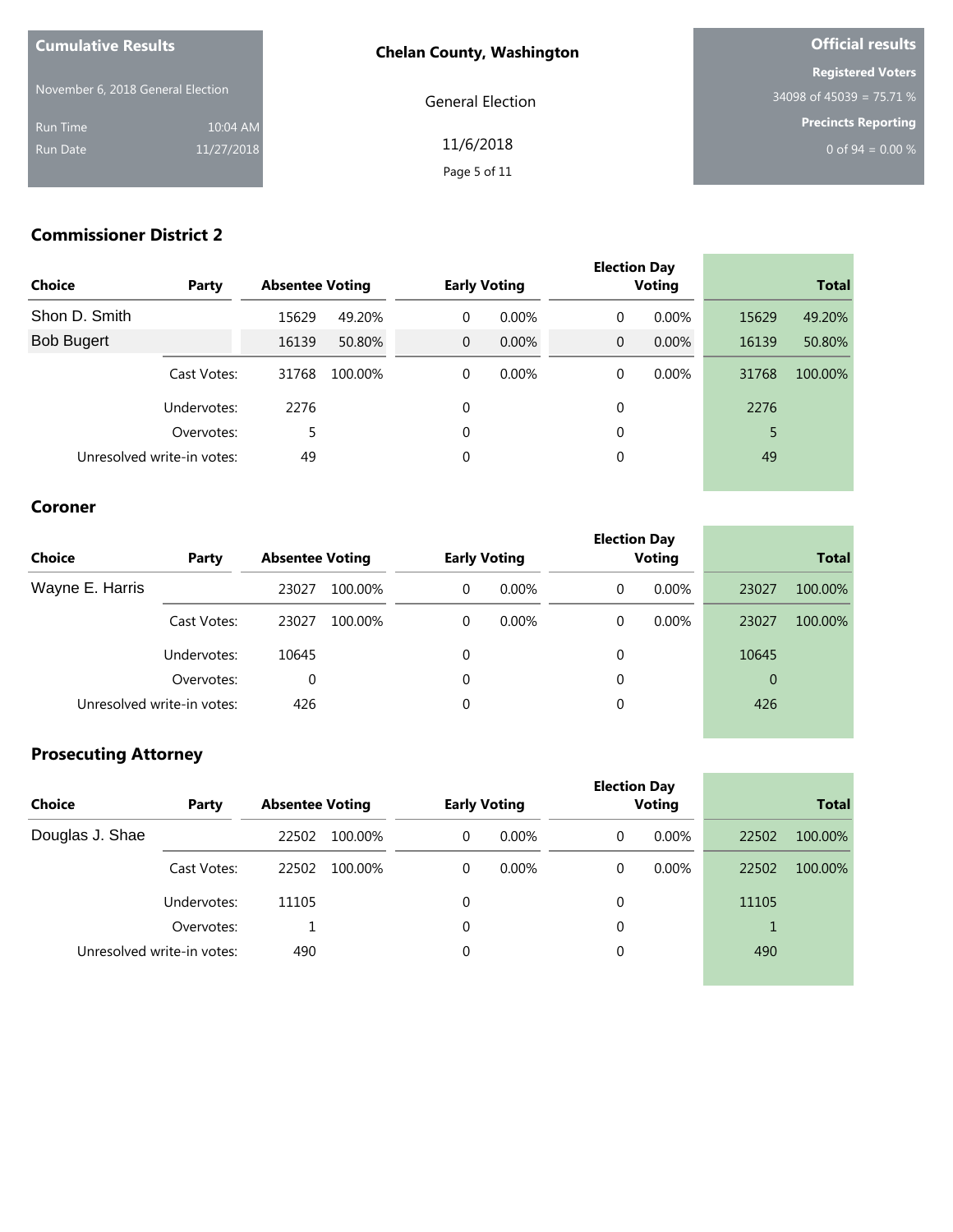| <b>Cumulative Results</b>         |            | <b>Chelan County, Washington</b> | <b>Official results</b>    |  |  |
|-----------------------------------|------------|----------------------------------|----------------------------|--|--|
|                                   |            |                                  | <b>Registered Voters</b>   |  |  |
| November 6, 2018 General Election |            | <b>General Election</b>          | 34098 of 45039 = 75.71 %   |  |  |
| Run Time                          | 10:04 AM   |                                  | <b>Precincts Reporting</b> |  |  |
| Run Date                          | 11/27/2018 | 11/6/2018                        | 0 of $94 = 0.00 %$         |  |  |
|                                   |            | Page 6 of 11                     |                            |  |  |

#### **Sheriff**

| <b>Choice</b>        | Party                      | <b>Absentee Voting</b> |         |                | <b>Early Voting</b> |                | <b>Election Day</b><br>Voting |       | <b>Total</b> |
|----------------------|----------------------------|------------------------|---------|----------------|---------------------|----------------|-------------------------------|-------|--------------|
| <b>Brian Burnett</b> |                            | 20693                  | 64.41%  | 0              | $0.00\%$            | 0              | $0.00\%$                      | 20693 | 64.41%       |
| Jennifer Tyler       |                            | 11432                  | 35.59%  | $\overline{0}$ | 0.00%               | $\overline{0}$ | 0.00%                         | 11432 | 35.59%       |
|                      | Cast Votes:                | 32125                  | 100.00% | 0              | $0.00\%$            | 0              | $0.00\%$                      | 32125 | 100.00%      |
|                      | Undervotes:                | 1898                   |         | $\theta$       |                     | 0              |                               | 1898  |              |
|                      | Overvotes:                 | 3                      |         | $\theta$       |                     | 0              |                               | 3     |              |
|                      | Unresolved write-in votes: | 72                     |         | 0              |                     | 0              |                               | 72    |              |

#### **Treasurer**

| <b>Choice</b>     | Party                      | <b>Absentee Voting</b> |         |          | <b>Early Voting</b> | <b>Election Day</b> | <b>Voting</b> |                | <b>Total</b> |
|-------------------|----------------------------|------------------------|---------|----------|---------------------|---------------------|---------------|----------------|--------------|
| David E Griffiths |                            | 22849                  | 100.00% | 0        | $0.00\%$            | 0                   | 0.00%         | 22849          | 100.00%      |
|                   | Cast Votes:                | 22849                  | 100.00% | 0        | $0.00\%$            | 0                   | 0.00%         | 22849          | 100.00%      |
|                   | Undervotes:                | 10846                  |         | $\theta$ |                     | $\theta$            |               | 10846          |              |
|                   | Overvotes:                 | 0                      |         | 0        |                     | $\mathbf 0$         |               | $\overline{0}$ |              |
|                   | Unresolved write-in votes: | 403                    |         | 0        |                     | 0                   |               | 403            |              |

## **Supreme Court Justice Position 2**

|             |                            |                        |         |   | <b>Election Day</b> |  |   |               |                |         |
|-------------|----------------------------|------------------------|---------|---|---------------------|--|---|---------------|----------------|---------|
| Choice      | Party                      | <b>Absentee Voting</b> |         |   | <b>Early Voting</b> |  |   | <b>Voting</b> | <b>Total</b>   |         |
| Susan Owens |                            | 21852                  | 100.00% | 0 | $0.00\%$            |  | 0 | $0.00\%$      | 21852          | 100.00% |
|             | Cast Votes:                | 21852                  | 100.00% | 0 | $0.00\%$            |  | 0 | $0.00\%$      | 21852          | 100.00% |
|             | Undervotes:                | 12040                  |         | 0 |                     |  | 0 |               | 12040          |         |
|             | Overvotes:                 | 0                      |         | 0 |                     |  | 0 |               | $\overline{0}$ |         |
|             | Unresolved write-in votes: | 206                    |         | 0 |                     |  | 0 |               | 206            |         |
|             |                            |                        |         |   |                     |  |   |               |                |         |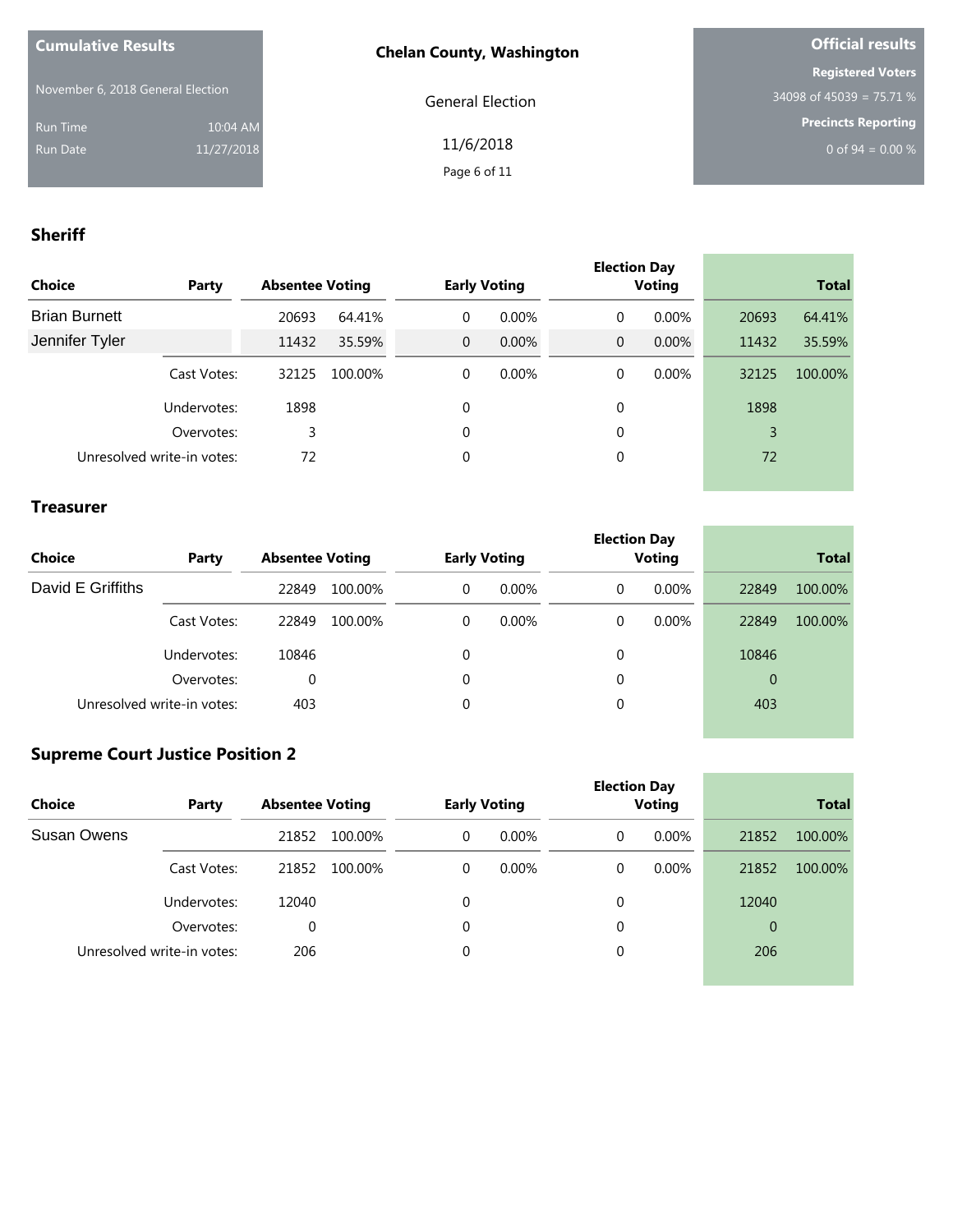| <b>Cumulative Results</b>         |            | <b>Chelan County, Washington</b> | <b>Official results</b>    |
|-----------------------------------|------------|----------------------------------|----------------------------|
|                                   |            |                                  | <b>Registered Voters</b>   |
| November 6, 2018 General Election |            | <b>General Election</b>          | 34098 of 45039 = 75.71 %   |
| Run Time                          | 10:04 AM   |                                  | <b>Precincts Reporting</b> |
| Run Date                          | 11/27/2018 | 11/6/2018                        | 0 of $94 = 0.00 %$         |
|                                   |            | Page 7 of 11                     |                            |

## **Supreme Court Justice Position 8**

| <b>Choice</b>  | Party                      | <b>Absentee Voting</b> |         |                | <b>Early Voting</b> |             | <b>Election Day</b><br><b>Voting</b> |       | <b>Total</b> |
|----------------|----------------------------|------------------------|---------|----------------|---------------------|-------------|--------------------------------------|-------|--------------|
| Nathan Choi    |                            | 10111                  | 38.17%  | 0              | $0.00\%$            | $\mathbf 0$ | $0.00\%$                             | 10111 | 38.17%       |
| Steve Gonzalez |                            | 16379                  | 61.83%  | $\overline{0}$ | 0.00%               | $\mathbf 0$ | $0.00\%$                             | 16379 | 61.83%       |
|                | Cast Votes:                | 26490                  | 100.00% | 0              | $0.00\%$            | 0           | $0.00\%$                             | 26490 | 100.00%      |
|                | Undervotes:                | 7461                   |         | $\theta$       |                     | $\Omega$    |                                      | 7461  |              |
|                | Overvotes:                 | 0                      |         | $\Omega$       |                     | $\Omega$    |                                      | 0     |              |
|                | Unresolved write-in votes: | 147                    |         | 0              |                     | 0           |                                      | 147   |              |

#### **Supreme Court Justice Position 9**

| Choice                          | Party                      | <b>Absentee Voting</b> |         | <b>Early Voting</b> |          |             | <b>Election Day</b><br><b>Voting</b> | <b>Total</b>   |         |  |
|---------------------------------|----------------------------|------------------------|---------|---------------------|----------|-------------|--------------------------------------|----------------|---------|--|
| Sheryl Gordon<br><b>McCloud</b> |                            | 21021                  | 100.00% | 0                   | $0.00\%$ | 0           | 0.00%                                | 21021          | 100.00% |  |
|                                 | Cast Votes:                | 21021                  | 100.00% | 0                   | $0.00\%$ | 0           | 0.00%                                | 21021          | 100.00% |  |
|                                 | Undervotes:                | 12813                  |         | 0                   |          | 0           |                                      | 12813          |         |  |
|                                 | Overvotes:                 | 0                      |         | 0                   |          | $\mathbf 0$ |                                      | $\overline{0}$ |         |  |
|                                 | Unresolved write-in votes: | 264                    |         | 0                   |          | $\mathbf 0$ |                                      | 264            |         |  |

the control of the control of the control of

÷.

#### **Court of Appeals Division 3, District 3 Judge Position 2**

| <b>Choice</b>                  | Party                      | <b>Absentee Voting</b> |         |             | <b>Early Voting</b> |  | <b>Election Day</b><br><b>Voting</b> |          |                | <b>Total</b> |
|--------------------------------|----------------------------|------------------------|---------|-------------|---------------------|--|--------------------------------------|----------|----------------|--------------|
| Rob Lawrence-<br><b>Berrey</b> |                            | 20380                  | 100.00% | 0           | $0.00\%$            |  | 0                                    | $0.00\%$ | 20380          | 100.00%      |
|                                | Cast Votes:                | 20380                  | 100.00% | 0           | $0.00\%$            |  | 0                                    | $0.00\%$ | 20380          | 100.00%      |
|                                | Undervotes:                | 13505                  |         | $\mathbf 0$ |                     |  | 0                                    |          | 13505          |              |
|                                | Overvotes:                 | 0                      |         | $\theta$    |                     |  | 0                                    |          | $\overline{0}$ |              |
|                                | Unresolved write-in votes: | 213                    |         | 0           |                     |  | 0                                    |          | 213            |              |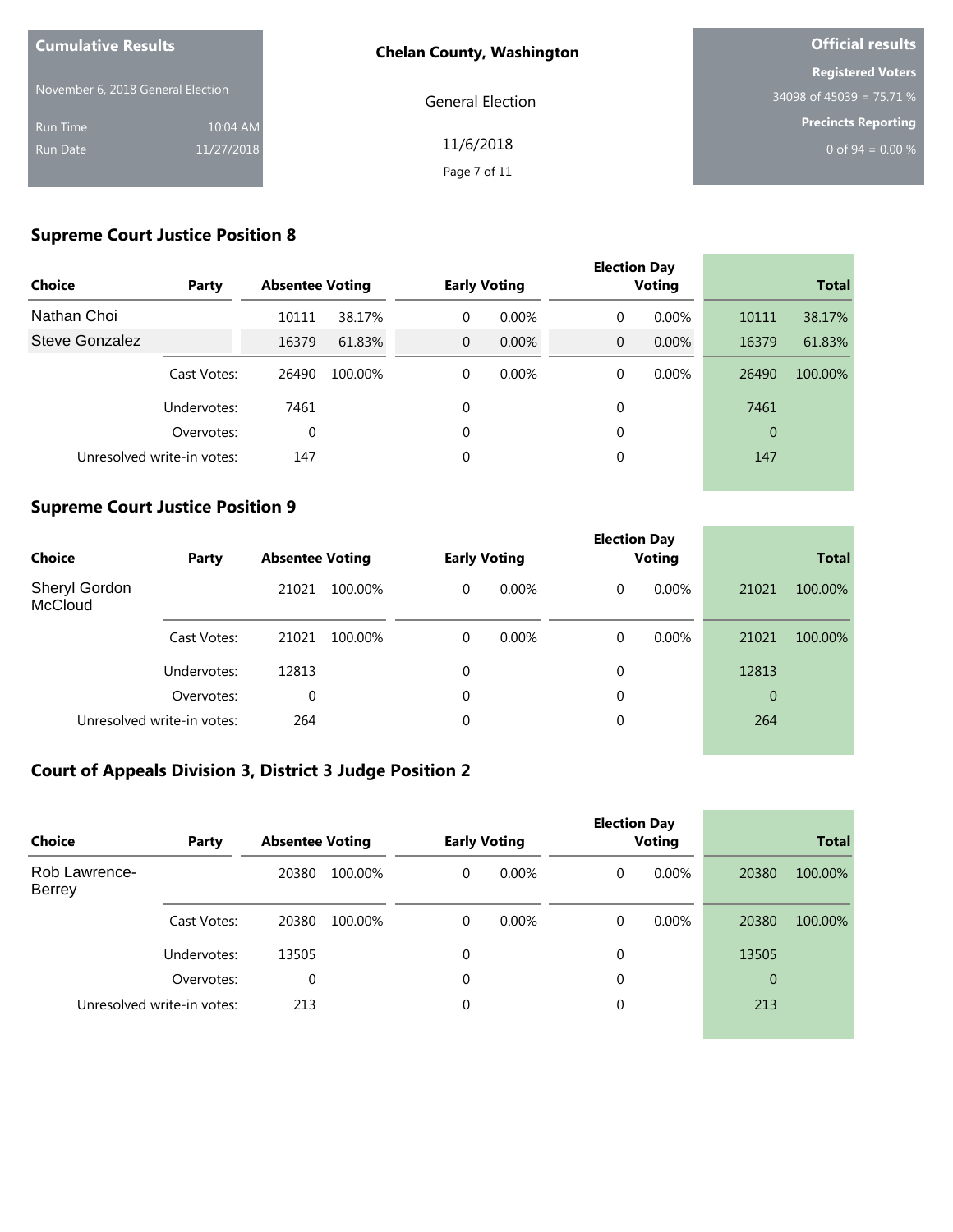| <b>Cumulative Results</b>         |            | <b>Chelan County, Washington</b> | <b>Official results</b>  |
|-----------------------------------|------------|----------------------------------|--------------------------|
|                                   |            |                                  | <b>Registered Voters</b> |
| November 6, 2018 General Election |            | <b>General Election</b>          | 34098 of 45039 = 75.71 % |
| <b>Run Time</b>                   | 10:04 AM   |                                  | Precincts Reporting      |
| <b>Run Date</b>                   | 11/27/2018 | 11/6/2018                        | 0 of 94 = $0.00\%$       |
|                                   |            | Page 8 of 11                     |                          |

## **Chelan Superior Court Judge Position 2 - 2 Year Unexpired Term**

| Choice                     | Party       | <b>Absentee Voting</b> |         |              | <b>Early Voting</b> |                | <b>Election Day</b><br>Voting |                | <b>Total</b> |
|----------------------------|-------------|------------------------|---------|--------------|---------------------|----------------|-------------------------------|----------------|--------------|
| <b>Travis Brandt</b>       |             | 20827                  | 73.46%  | 0            | $0.00\%$            | 0              | $0.00\%$                      | 20827          | 73.46%       |
| <b>Robert McSeveney</b>    |             | 7525                   | 26.54%  | $\mathbf{0}$ | 0.00%               | $\overline{0}$ | $0.00\%$                      | 7525           | 26.54%       |
|                            | Cast Votes: | 28352                  | 100.00% | 0            | $0.00\%$            | 0              | $0.00\%$                      | 28352          | 100.00%      |
|                            | Undervotes: | 5656                   |         | 0            |                     | 0              |                               | 5656           |              |
|                            | Overvotes:  | 0                      |         | 0            |                     | 0              |                               | $\overline{0}$ |              |
| Unresolved write-in votes: |             | 90                     |         | 0            |                     | 0              |                               | 90             |              |
|                            |             |                        |         |              |                     |                |                               |                |              |

## **Chelan Superior Court Judge Position 3 - 2 Year Unexpired Term**

|                            |             |                        |         |                |                     |              | <b>Election Day</b> |          |                |              |
|----------------------------|-------------|------------------------|---------|----------------|---------------------|--------------|---------------------|----------|----------------|--------------|
| Choice                     | Party       | <b>Absentee Voting</b> |         |                | <b>Early Voting</b> |              | Voting              |          |                | <b>Total</b> |
| Kristin Ferrera            |             | 20850                  | 69.14%  | 0              | $0.00\%$            | 0            |                     | 0.00%    | 20850          | 69.14%       |
| <b>Charles R Steinberg</b> |             | 9306                   | 30.86%  | $\overline{0}$ | $0.00\%$            | $\mathbf{0}$ |                     | $0.00\%$ | 9306           | 30.86%       |
|                            | Cast Votes: | 30156                  | 100.00% | 0              | $0.00\%$            | 0            |                     | 0.00%    | 30156          | 100.00%      |
|                            | Undervotes: | 3884                   |         | 0              |                     | $\theta$     |                     |          | 3884           |              |
|                            | Overvotes:  | 4                      |         | 0              |                     | 0            |                     |          | $\overline{4}$ |              |
| Unresolved write-in votes: |             | 54                     |         | 0              |                     | 0            |                     |          | 54             |              |

#### **Chelan County District Court Judge Position 1**

| <b>Choice</b> | Party                      | <b>Absentee Voting</b> |         |             | <b>Early Voting</b> |  |   | <b>Election Day</b><br><b>Voting</b> | <b>Total</b> |         |  |
|---------------|----------------------------|------------------------|---------|-------------|---------------------|--|---|--------------------------------------|--------------|---------|--|
| Roy S. Fore   |                            | 20053                  | 100.00% | 0           | $0.00\%$            |  | 0 | $0.00\%$                             | 20053        | 100.00% |  |
|               | Cast Votes:                | 20053                  | 100.00% | 0           | $0.00\%$            |  | 0 | $0.00\%$                             | 20053        | 100.00% |  |
|               | Undervotes:                | 13834                  |         | 0           |                     |  | 0 |                                      | 13834        |         |  |
|               | Overvotes:                 | 0                      |         | $\mathbf 0$ |                     |  | 0 |                                      | $\mathbf{0}$ |         |  |
|               | Unresolved write-in votes: | 211                    |         | 0           |                     |  | 0 |                                      | 211          |         |  |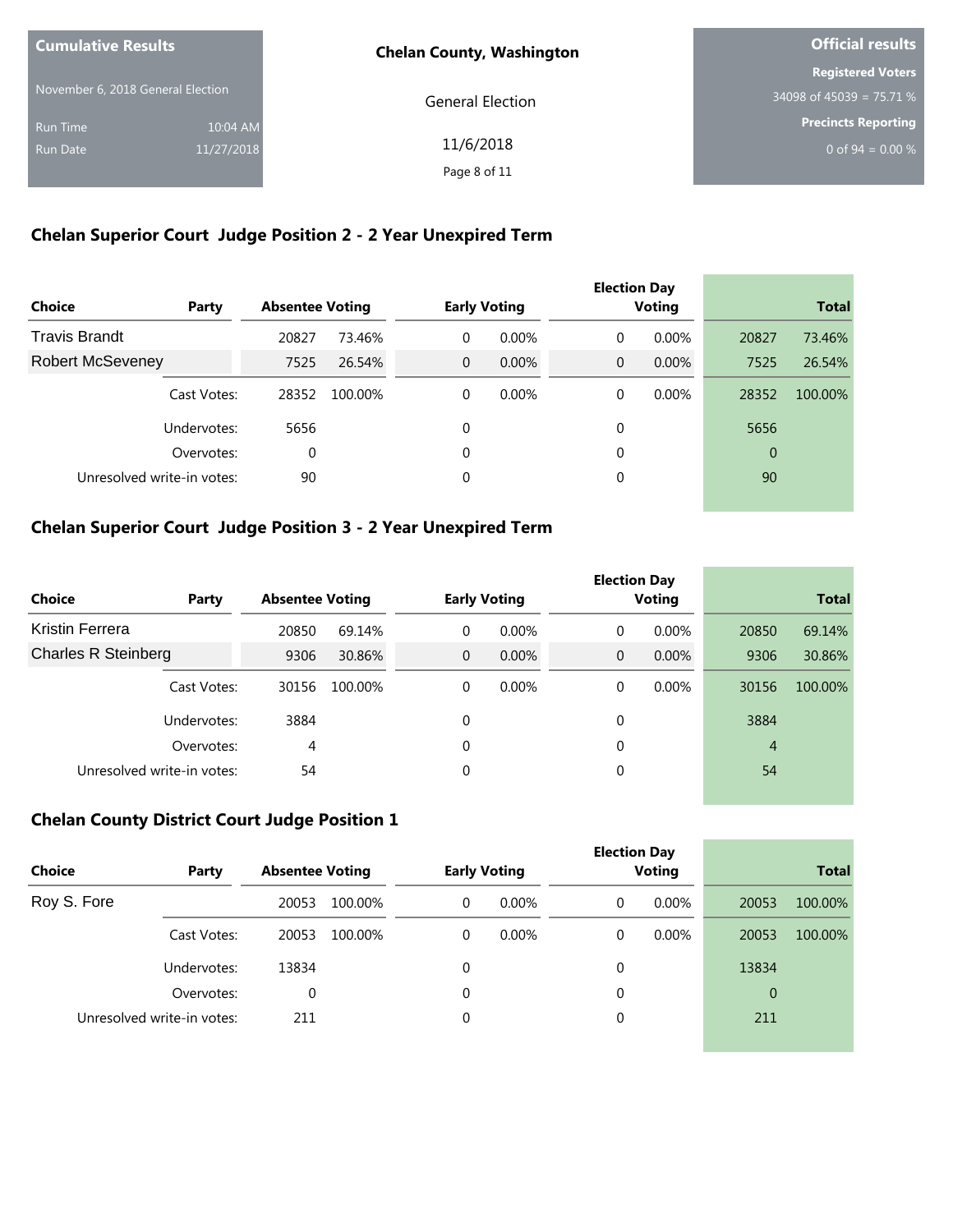| <b>Cumulative Results</b>         |            | <b>Chelan County, Washington</b> | <b>Official results</b>    |  |  |
|-----------------------------------|------------|----------------------------------|----------------------------|--|--|
|                                   |            |                                  | <b>Registered Voters</b>   |  |  |
| November 6, 2018 General Election |            | <b>General Election</b>          | 34098 of 45039 = 75.71 %   |  |  |
| <b>Run Time</b>                   | 10:04 AM   |                                  | <b>Precincts Reporting</b> |  |  |
| <b>Run Date</b>                   | 11/27/2018 | 11/6/2018                        | 0 of $94 = 0.00 %$         |  |  |
|                                   |            | Page 9 of 11                     |                            |  |  |

## **Chelan County District Court Judge Position 2**

| <b>Choice</b><br>Party     |             | <b>Absentee Voting</b> |         |                | <b>Early Voting</b> |                | <b>Election Day</b><br><b>Voting</b> | <b>Total</b>   |         |
|----------------------------|-------------|------------------------|---------|----------------|---------------------|----------------|--------------------------------------|----------------|---------|
| Allen F. Blackmon          |             | 11706                  | 43.78%  | 0              | 0.00%               | 0              | 0.00%                                | 11706          | 43.78%  |
| Kyle Mott                  |             | 15032                  | 56.22%  | $\overline{0}$ | 0.00%               | $\overline{0}$ | $0.00\%$                             | 15032          | 56.22%  |
|                            | Cast Votes: | 26738                  | 100.00% | 0              | $0.00\%$            | 0              | $0.00\%$                             | 26738          | 100.00% |
|                            | Undervotes: | 7253                   |         | 0              |                     | $\theta$       |                                      | 7253           |         |
|                            | Overvotes:  | $\mathcal{P}$          |         | 0              |                     | 0              |                                      | $\overline{2}$ |         |
| Unresolved write-in votes: |             | 105                    |         | 0              |                     | 0              |                                      | 105            |         |

#### **Public Utility District Commissioner District 2**

| Choice                     | Party       |       | <b>Absentee Voting</b> |                | <b>Early Voting</b> |              | <b>Election Day</b><br>Voting |                | <b>Total</b> |
|----------------------------|-------------|-------|------------------------|----------------|---------------------|--------------|-------------------------------|----------------|--------------|
| Randy Smith                |             | 16932 | 63.61%                 | 0              | $0.00\%$            | $\mathbf 0$  | 0.00%                         | 16932          | 63.61%       |
| Daryn Klinginsmith         |             | 9685  | 36.39%                 | $\overline{0}$ | 0.00%               | $\mathbf{0}$ | 0.00%                         | 9685           | 36.39%       |
|                            | Cast Votes: | 26617 | 100.00%                | 0              | $0.00\%$            | 0            | 0.00%                         | 26617          | 100.00%      |
|                            | Undervotes: | 7379  |                        | 0              |                     | $\mathbf 0$  |                               | 7379           |              |
|                            | Overvotes:  | 0     |                        | 0              |                     | $\mathbf 0$  |                               | $\overline{0}$ |              |
| Unresolved write-in votes: |             | 102   |                        | 0              |                     | 0            |                               | 102            |              |

the control of the control of the control of

and the control of the control of the control of the control of the control of the control of the control of the

#### **Public Utility District Commissioner District B**

|             |                            |                        |         |                     | <b>Election Day</b> |        |   |          |                |         |
|-------------|----------------------------|------------------------|---------|---------------------|---------------------|--------|---|----------|----------------|---------|
| Choice      | Party                      | <b>Absentee Voting</b> |         | <b>Early Voting</b> |                     | Voting |   |          | <b>Total</b>   |         |
| Dennis Bolz |                            | 20964                  | 100.00% | 0                   | $0.00\%$            |        | 0 | $0.00\%$ | 20964          | 100.00% |
|             | Cast Votes:                | 20964                  | 100.00% | 0                   | $0.00\%$            |        | 0 | 0.00%    | 20964          | 100.00% |
|             | Undervotes:                | 12902                  |         | 0                   |                     |        | 0 |          | 12902          |         |
|             | Overvotes:                 | 0                      |         | $\theta$            |                     |        | 0 |          | $\overline{0}$ |         |
|             | Unresolved write-in votes: | 232                    |         | 0                   |                     |        | 0 |          | 232            |         |
|             |                            |                        |         |                     |                     |        |   |          |                |         |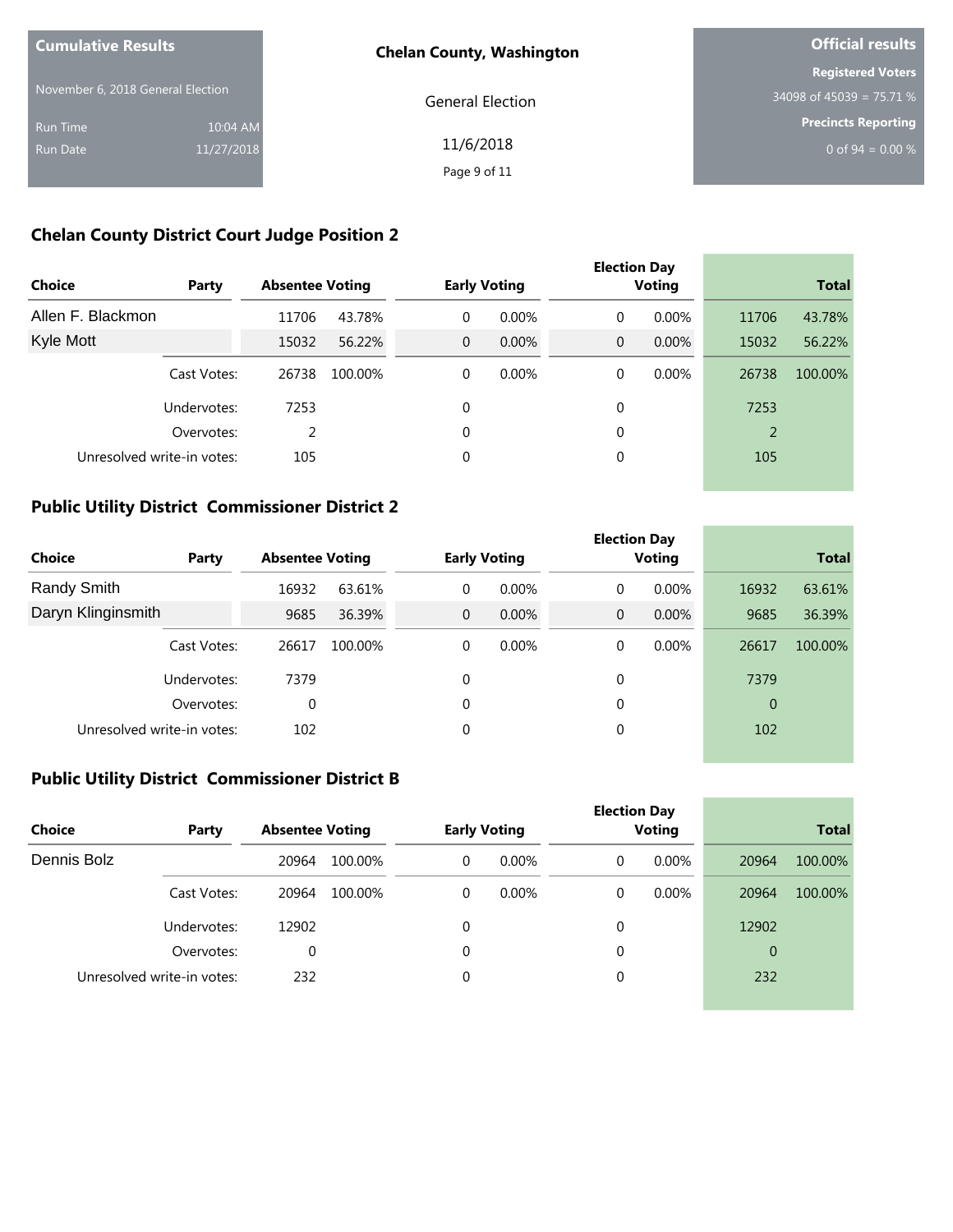| <b>Cumulative Results</b>         |            | <b>Chelan County, Washington</b> | <b>Official results</b>    |  |  |
|-----------------------------------|------------|----------------------------------|----------------------------|--|--|
|                                   |            |                                  | <b>Registered Voters</b>   |  |  |
| November 6, 2018 General Election |            | <b>General Election</b>          | 34098 of 45039 = 75.71 %   |  |  |
| <b>Run Time</b>                   | 10:04 AM   |                                  | <b>Precincts Reporting</b> |  |  |
| <b>Run Date</b>                   | 11/27/2018 | 11/6/2018                        | 0 of 94 = $0.00\%$         |  |  |
|                                   |            | Page 10 of 11                    |                            |  |  |
|                                   |            |                                  |                            |  |  |

#### **UPPER VALLEY PARK AND RECREATION SERVICE AREA (PRSA) - PROPOSITION 1**

| <b>Choice</b><br>Party |                            | <b>Absentee Voting</b> |         |                | <b>Early Voting</b> |                | <b>Election Day</b><br><b>Voting</b> |                | <b>Total</b> |
|------------------------|----------------------------|------------------------|---------|----------------|---------------------|----------------|--------------------------------------|----------------|--------------|
| <b>YES</b>             |                            | 2249                   | 63.89%  | 0              | 0.00%               | 0              | 0.00%                                | 2249           | 63.89%       |
| <b>NO</b>              |                            | 1271                   | 36.11%  | $\overline{0}$ | 0.00%               | $\overline{0}$ | 0.00%                                | 1271           | 36.11%       |
|                        | Cast Votes:                | 3520                   | 100.00% | 0              | 0.00%               | 0              | 0.00%                                | 3520           | 100.00%      |
|                        | Undervotes:                | 176                    |         | $\Omega$       |                     | $\Omega$       |                                      | 176            |              |
|                        | Overvotes:                 | 0                      |         | $\Omega$       |                     | $\Omega$       |                                      | $\overline{0}$ |              |
|                        | Unresolved write-in votes: | $\theta$               |         | $\theta$       |                     | $\Omega$       |                                      | $\overline{0}$ |              |

#### **Chelan County Mosquito Control District # 3 - Proposition 1**

|               |                            |                        |         |              |                     |             | <b>Election Day</b> |                |         |
|---------------|----------------------------|------------------------|---------|--------------|---------------------|-------------|---------------------|----------------|---------|
| <b>Choice</b> | Party                      | <b>Absentee Voting</b> |         |              | <b>Early Voting</b> |             | <b>Voting</b>       | <b>Total</b>   |         |
| <b>YES</b>    |                            |                        | 63.64%  | 0            | $0.00\%$            | 0           | 0.00%               |                | 63.64%  |
| <b>NO</b>     |                            | 4                      | 36.36%  | $\mathbf{0}$ | $0.00\%$            | $\mathbf 0$ | 0.00%               | $\overline{4}$ | 36.36%  |
|               | Cast Votes:                | 11                     | 100.00% | 0            | $0.00\%$            | 0           | 0.00%               | 11             | 100.00% |
|               | Undervotes:                | 0                      |         | $\Omega$     |                     | $\theta$    |                     | $\Omega$       |         |
|               | Overvotes:                 | 0                      |         | 0            |                     | 0           |                     | $\overline{0}$ |         |
|               | Unresolved write-in votes: | 0                      |         | 0            |                     | 0           |                     | $\overline{0}$ |         |

#### **Chelan County Mosquito Control District # 3 - Proposition 2**

|                            |             |                        |         |             |                     |             | <b>Election Day</b> |                |              |
|----------------------------|-------------|------------------------|---------|-------------|---------------------|-------------|---------------------|----------------|--------------|
| <b>Choice</b>              | Party       | <b>Absentee Voting</b> |         |             | <b>Early Voting</b> |             | <b>Voting</b>       |                | <b>Total</b> |
| <b>YES</b>                 |             |                        | 63.64%  | $\mathbf 0$ | $0.00\%$            | 0           | $0.00\%$            |                | 63.64%       |
| <b>NO</b>                  |             | $\overline{4}$         | 36.36%  | $\mathbf 0$ | $0.00\%$            | $\mathbf 0$ | 0.00%               | $\overline{4}$ | 36.36%       |
|                            | Cast Votes: | 11                     | 100.00% | 0           | 0.00%               | 0           | 0.00%               | 11             | 100.00%      |
|                            | Undervotes: | 0                      |         | $\Omega$    |                     | 0           |                     | $\overline{0}$ |              |
|                            | Overvotes:  | 0                      |         | $\theta$    |                     | 0           |                     | $\overline{0}$ |              |
| Unresolved write-in votes: |             | 0                      |         | 0           |                     | 0           |                     | $\overline{0}$ |              |